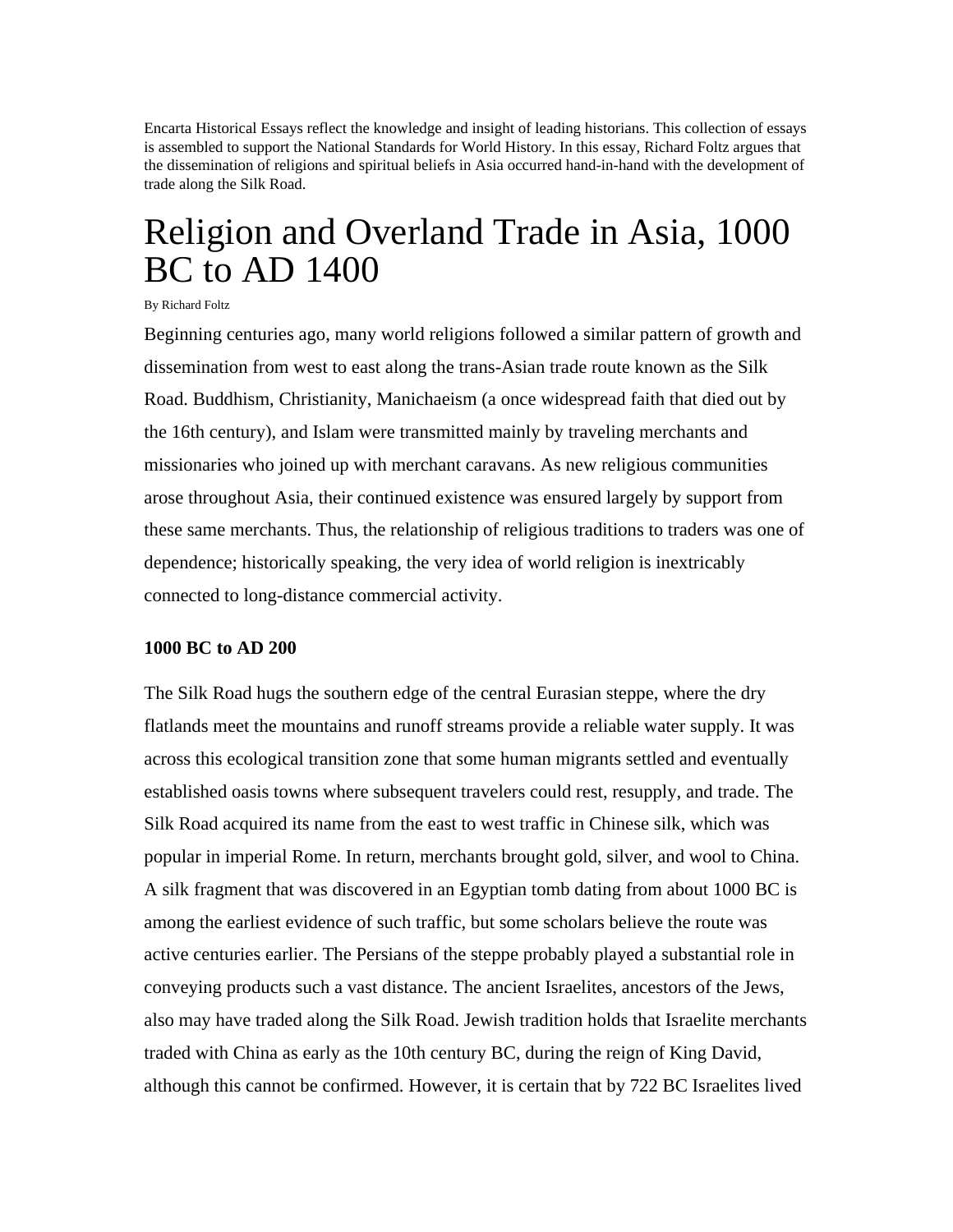in the eastern Iranian world, because their Assyrian conquerors transplanted them there. The patterns of later Jewish commercial activity suggest that Israelites who relocated to Iran probably engaged in trade.

In ancient times, religions did not practice missionary work. Religious traditions typically were viewed as specific cultural attributes, not as universal truths to be adopted by all peoples. For example, the religions of the Iranians and the Israelites spread quite widely throughout the ancient world, but peoples with whom the Iranians and Israelites traded would have perceived their religious influence at best as intriguing foreign ideas, rather than as an ultimate spiritual truth upon which salvation depended. The benefits of a particular religious approach probably were considered the inalienable property of the culture possessing it. For example, while the Chinese clearly believed Iranian priests had special skills in divination, the idea of converting to an Iranian religion would have been meaningless because the priests' spirituality did not entail any doctrine stating its exclusivity with a single god. And yet the Chinese employed Iranian priests until the Mongol period, which began in the 13<sup>th</sup> century AD.

When Persian king Cyrus liberated the Jews from Babylonian captivity in 559 BC, many Jews chose to take up residence within the Persian Empire. In the east this meant joining existing Israelite exile communities. At the same time, these people remained in contact with other Hebraic groups from Babylonia to Egypt, probably through trade. Those living in the Iranian world conveyed various aspects of Iranian culture to those living elsewhere, and in this way many Iranian religious ideas were absorbed into Judaism, and later into Christianity, Manichaeism, and Islam. Among these were an *eschatological* (concerned with the end of the world) view of time and the belief in a messianic savior, a bodily resurrection and a last judgement, a heavenly paradise and a hell for sinners, and a supernatural force responsible for evil.

By the 4th century BC, a new religious teaching had taken root in India that, unlike earlier religions, claimed to offer an open and universal path to salvation. Buddhism was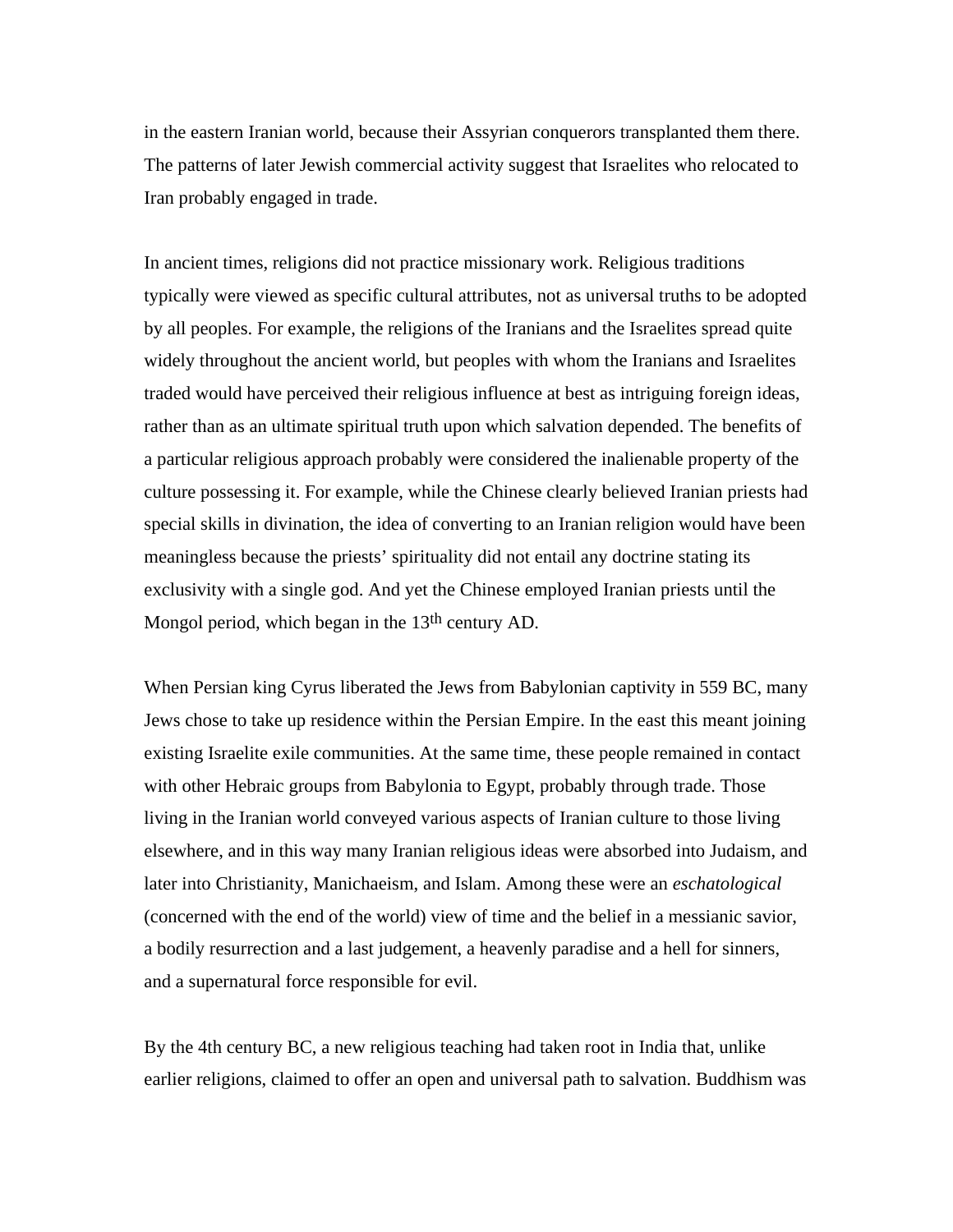the world's first proselytizing religion, and missionaries traveled far and wide spreading its message. The spread of Buddhism was related directly to long-distance trade. For missionaries, as for anyone else, the only viable means by which to overcome the inherent dangers and difficulties of travel was to join a merchant caravan. In many cases the missionaries were merchants themselves. As Buddhism spread and the tradition of wandering ascetics gave way to the founding of monasteries, the lay followers who supported these institutions financially were often traveling businessmen.

A legend of Theravada Buddhism (one of the two main branches of Buddhism) relates that two traveling merchants from Central Asia encountered the Buddha himself during a trip to India. They were won over by his teaching and returned home to set up the first Buddhist temple along the Silk Road at Bactria (Balkh, in what is now northern Afghanistan). Although this legend cannot be confirmed by historical evidence, it is not implausible, and in later centuries Bactria did become a major Buddhist center. The Silk Road brought influences from both east and west, and it has been suggested that the Mahayana sect of Buddhism, which is dominant in China, Japan, and Tibet, arose not in India but in Central Asia through this constant mutual encounter of cultures and ideas.

Many central features of Mahayana Buddhism display Iranian influences, such as the *soteriological* (salvation) function of boddhisattvas (one who helps others toward salvation) and the association of the Buddha Amitabha with divine light. Beginning with the Central Asian and Indian conquests of Alexander the Great in the 320s BC, Greek influences entered this cultural mix. Representational Buddhist art appears to be derived from Hellenistic traditions, and numerous Greek stories, including the abduction of Ganymede and the tale of the Trojan horse, appear later in Indian Buddhist forms. In the wake of Alexander's armies, it was Greek traders and settlers who served as cultural conduits between India, Central Asia, and the Mediterranean.

The major transmitters of Buddhism to China were the Iranian peoples of Parthia, Bactria, and Transoxiana, whose convenient position between east and west enabled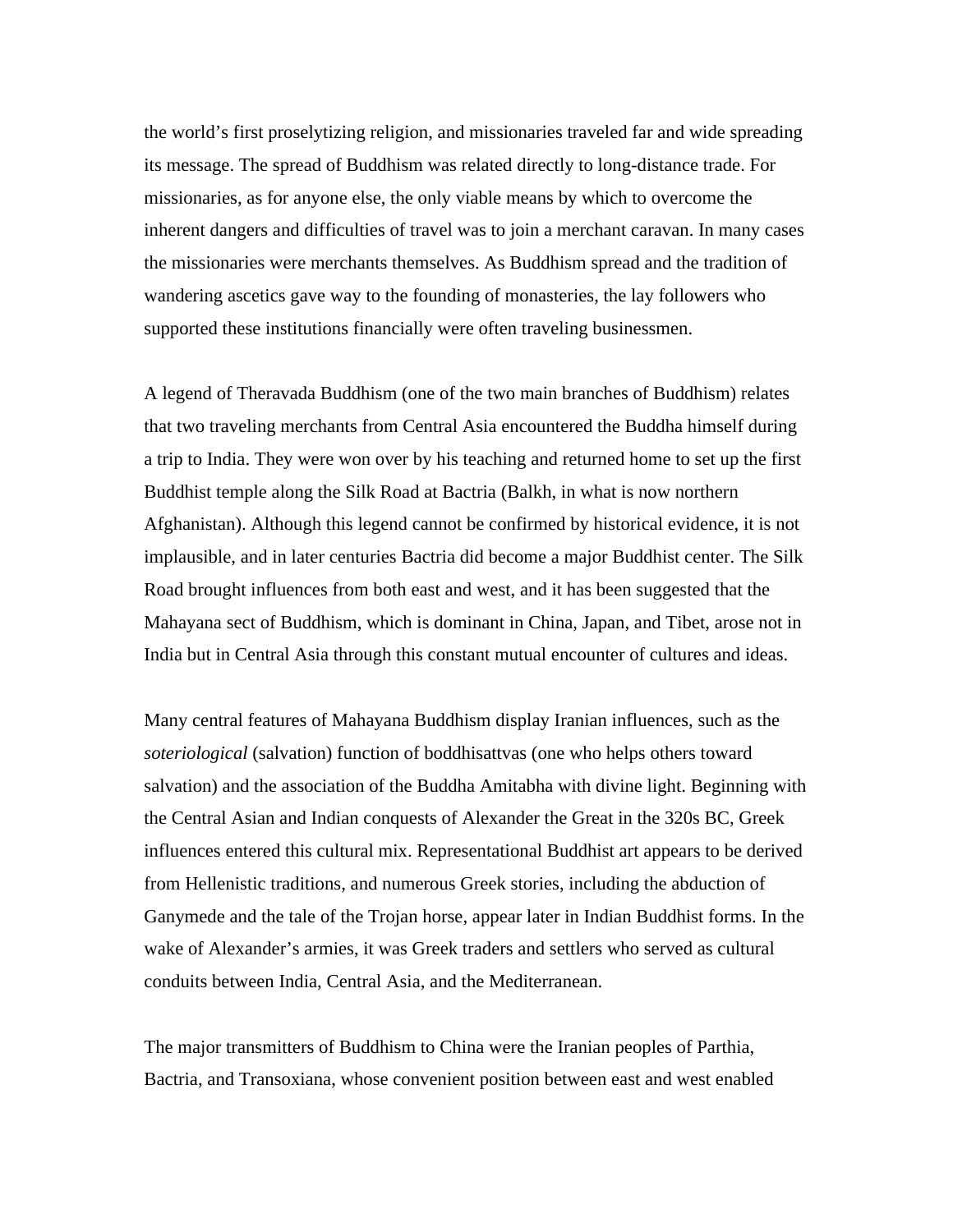them to serve as middlemen along the Silk Road. The latter group in particular, known as the Sogdians, established communities along the trade routes from Iran and India all the way into China. To strengthen their relationships with trading partners, they learned local languages and adopted local customs wherever they went. When dealing with Buddhists, they were receptive to their partners' proselytizing. Once converted to Buddhism themselves, they carried the teachings with them and conveyed the new religion to Sogdian and other business associates farther east. This pattern played itself out in later centuries as Sogdian merchants encountered Christianity, Manichaeism, and Islam.

It doesn't appear that Buddhism won many converts west of eastern Iran, so any major influences of Indic religious thought on the Mediterranean world had not been demonstrated by the 1st century AD. It is interesting, however, to consider the possible parallels between Buddhism and the next universal faith to arise, Christianity, which also developed a sophisticated and concerted missionary effort early in its history.

The religions of China were not transmitted to the west. As was typical for traditional beliefs, Taoists and Confucians for the most part did not proselytize beyond China because they saw their ideas as integrally connected to Chinese culture. The powerful influence of Chinese thought on other peoples in eastern Asia was largely a function of being the most powerful East Asian civilization.

### **AD 200 to 1400**

#### **Christianity**

Many of the first Christians were Jews who spread Christianity through Jewish trade networks based in Babylonia. During the first centuries of the Christian era, doctrinal disputes increasingly led eastern Christians to assert their independence from the leadership of Mediterranean Christianity. By the late 5th century AD the eastern church, with its seat at the Persian capital of Ctesiphon in Mesopotamia, broke from the church of Rome. A synod of eastern bishops in 497 declared Nestorianism (a theology that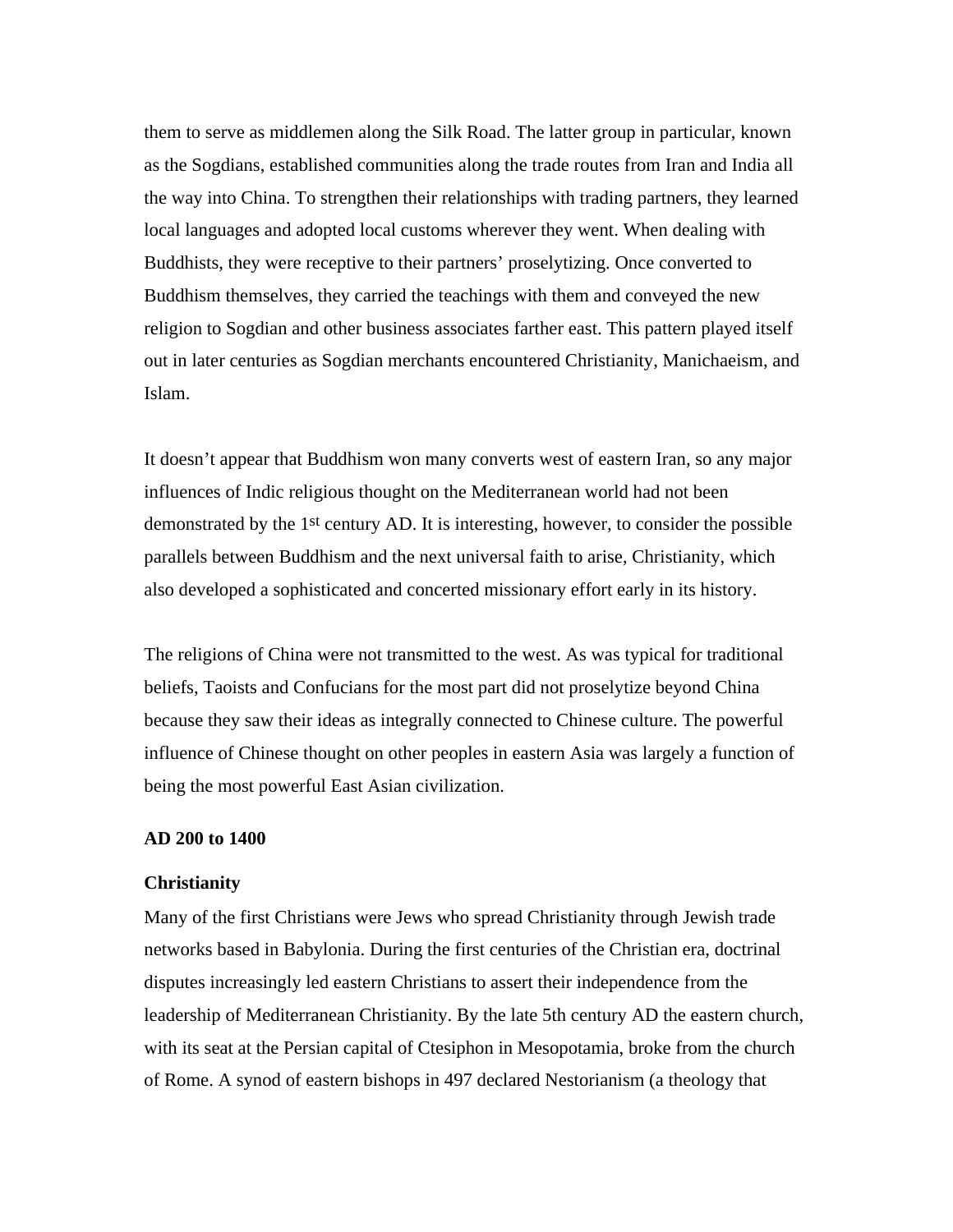stated the human and divine natures in Jesus Christ were distinct) to be their official doctrine.

It was this Nestorian form of Christianity that Iranian and Sogdian merchants transmitted eastward across the Silk Road. By the middle of the 600s Nestorian bishoprics were found in Samarqand (central Uzbekistan) and Kashgar (in the presentday Xinjiang Uygur Autonomous Region of China). On the steppes, miracle-working Iranian Nestorian priests, whom the Turks perceived as especially powerful shamans, baptized large tribes of Turkish nomads.

In 635 an Iranian-led Nestorian mission arrived at the Chinese imperial court in Chang'an (present-day Xi'an), bringing Christian Scriptures with them. These texts, which were soon translated into Chinese, indicate that the merging of ideas and symbols typical of the Silk Road was transforming eastern Christianity. The Scriptures themselves are referred to as sutras, and Christian saints are called buddhas. The title of one text, *Shastra on One Deva,* in essence means "Discourse on the Oneness of God." In 781 the Christian community of Chang'an commemorated its first 150 years by erecting a pillar, the Nestorian monument. The pillar's inscription describes Christian belief in terms borrowed from Buddhism, Confucianism, and Taoism.

## **Manichaeism**

During the early 3rd century yet another universal, missionary religion emerged from the mixed Semitic-Iranian cultural zone of Mesopotamia: Manichaeism. Its prophet, Mani, was born of Parthian parents into a Jewish-Christian Baptist sect, but he traveled to India in his early 20s and absorbed various influences there as well. His religion drew from Semitic, Iranian, and Indian traditions combined with a belief in *gnosticism* (salvation through secret knowledge). It postulated a radically dualistic universe in which good and evil were locked in constant struggle. Along with certain Buddhist concepts such as reincarnation, Mani adopted Buddhism's four-part social structure, divided between male and female monks and laity.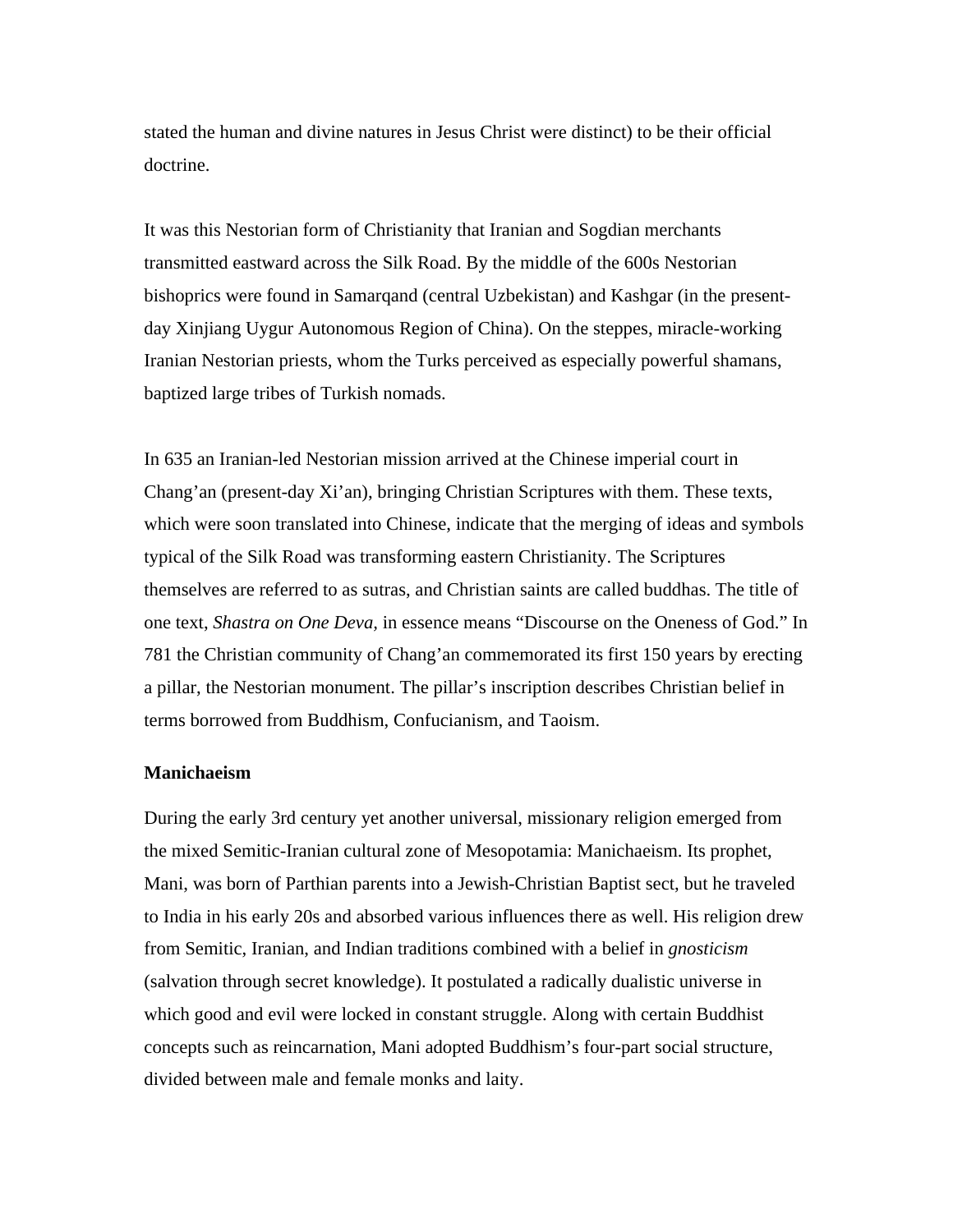Mani, who referred to himself as the Apostle of Jesus Christ, briefly enjoyed the support of Persian Sassanid emperor Shapur I. With this official protection he launched a highly successful missionary program. In a short time his teachings attained popularity throughout the Mediterranean and Iranian worlds, posing a severe threat to competing religious visions. His main rival at the Sassanid court was Kartir, the chief priest of the Persian monotheistic religion Zoroastrianism. Katir strove to make Zoroastrianism the official state religion. Kartir's efforts prevailed, and Mani was thrown into prison where he died in 276 at the age of 60.

Despite the persecution of followers throughout both the Roman and Sassanid empires, Manichaeism continued to spread and win converts. In the east, Sogdian merchants once again played the major role in transmitting the religion along the Silk Road via their communities of traders. A major Manichaean center took root in the Sogdian capital of Samarqand, beyond the reach of the Sassanids. From there Manichaean missionaries traveled to China, where they presented their religion to the court of Chou empress Wu in the late 600s.

In 763 Sogdian Manichaeans living in the city of Luoyang gained an audience with the king of the Uygur Turks, whom the Chinese emperor had invited to help quell a rebellion. The Sogdians returned with the Uygurs to their capital north of the Tien Shan and eventually converted the king to their faith. Under the king's sponsorship Manichaeism became the state religion of the Uygur empire until 840, and for several centuries afterward it retained many Turkish adherents. The largest store of extant Manichaean texts and paintings comes from 10th-century monasteries of the Turfan region in western China. Manichaean monasteries, like those of the Buddhists, derived the bulk of their support from the donations of lay followers, particularly merchants.

In the west, Manichaean missionaries presented their religion as a truer form of Christianity. In the east, they did the same and presented their faith largely in Buddhist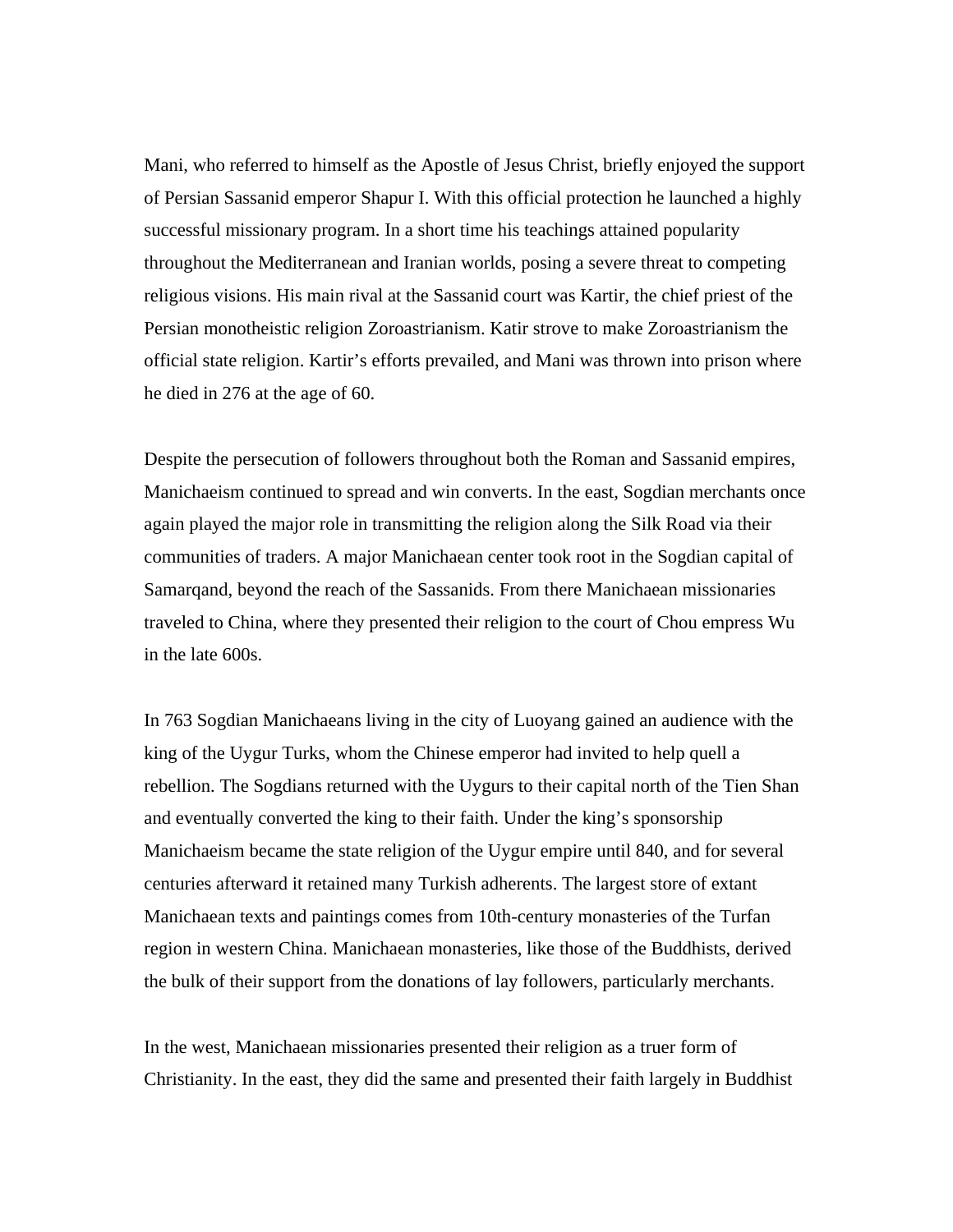guise. Once Christianity became the official religion of the Roman Empire after 313, Manichaeans were persecuted as heretics. The persecution was so vigorous that Manichaeism appears to have been largely extinguished in that region by the 6th century, although the influence of Manichaeism is seen later in the medieval movements of the Cathars in Provence (in present day France) and the Bogomils in the Balkans.

In the east, Manichaeism survived until at least the 1500s. A Manichaean temple still exists in the town of Cao'an (Ts'ao-an) near Quanzhou (Ch'üan-chou) in southeastern China, although its attendants now believe the statue of Mani in the courtyard is an image of the Buddha.

## **Islam**

In the early 600s Islam appeared in western Arabia. The prophet Muhammad, who founded Islam, began his career as a traveling businessman. Following his model, Islam has given a higher value to the commercial professions than have other cultural traditions . The Arab conquests followed international trade routes, and as a result Islamic law increasingly ruled the marketplace. By 711 the Arabs had conquered Transoxiana (in southeast Central Asia), and Sogdian merchants again saw the advantages of belonging to a culture with wide-ranging commercial contacts.

Arab trade missions reached China within a few years after Muhammad's death, establishing connections that Persian and Sogdian Muslims later maintained. The Iranian merchant, long a stock figure in Chinese folklore, became an Islamic image, although the Chinese made no distinction between Muslim and Jewish traders.

Adherents of all the western faiths attained positions in China under the Mongols in the 1200s and 1300s, but their fates were tied to their patrons. With the fall of the Mongol Yuan dynasty in 1368, the period of peace that had so favored trans-Asian trade came to an end. With their connections to cultural centers in the west broken, Zoroastrianism, Judaism, Manichaeism, and Christianity faded from the scene in eastern Asia. Islam